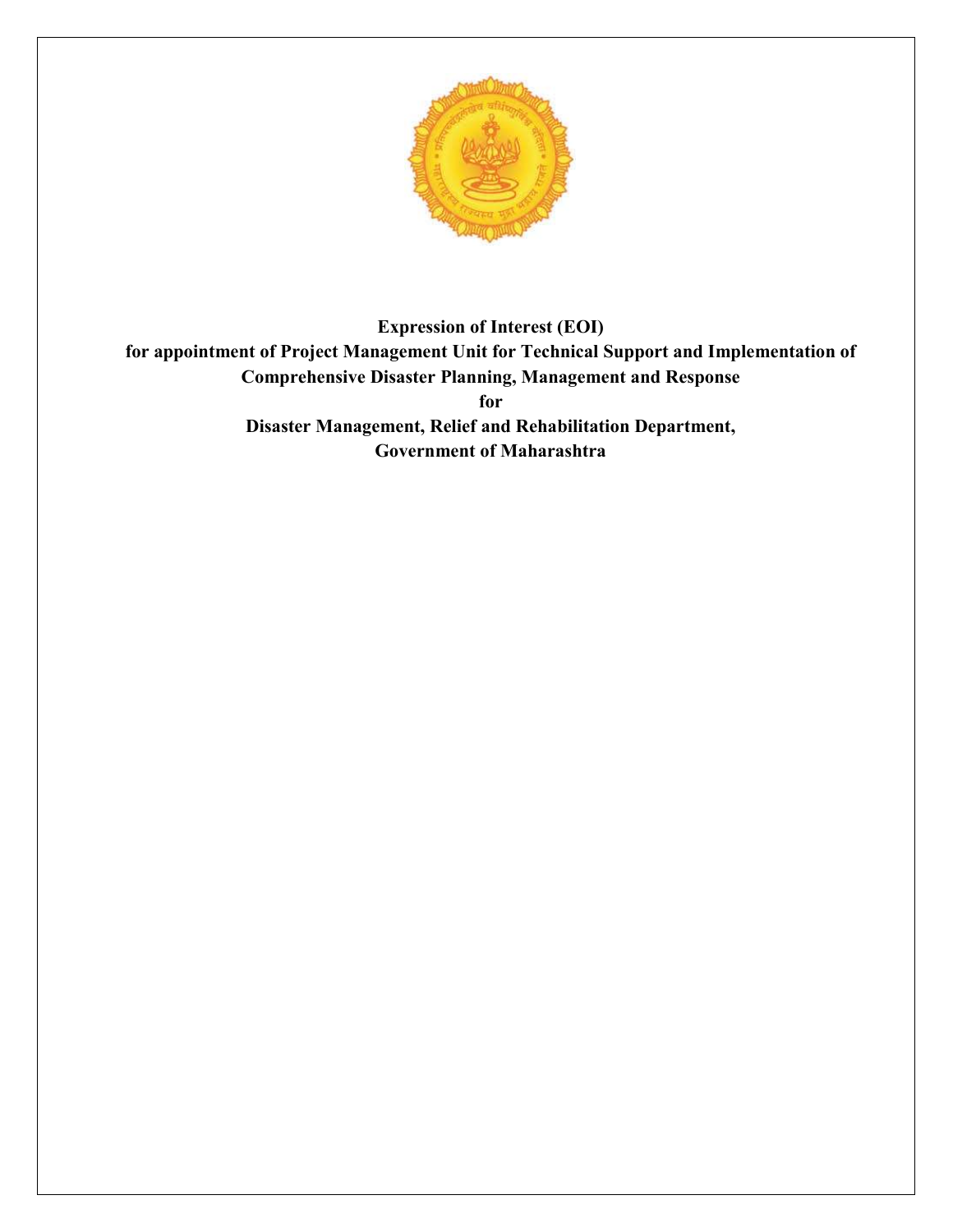# **Disaster Management, Relief and Rehabilitation Department, Government of Maharashtra**

# **Expression of Interest (EOI)**

# **for appointment of Project Management Unit for Technical Support and Implementation of Comprehensive Disaster Planning, Management and Response**

#### **for**

# **Disaster Management, Relief and Rehabilitation Department, Government of Maharashtra**

## **1. Invitation**

- a) Relief and Rehabilitation Department, Government of Maharashtra invites Expression of Interest (EoI) from eligible consulting firms as Project Management Unit for Technical Support and Implementation of Comprehensive Disaster Planning, Management & Response for Maharashtra.
- b) Interested firms should provide information as requested in format given at Annexure-A, demonstrating they have the required qualifications and relevant experience for the project.
- c) The bidders that meet all the eligibility criteria and minimum qualifying marks as per the Technical Evaluation Criteria will shortlisted for the Request for Proposal (RFP) stage. A maximum of 5 agencies shall be shortlisted at the EOI stage.
- d) No Consortium is allowed
- e) Details regarding the TOR including scope of work, criteria of selection, period of engagement, etc. is appended.
- f) Interested consulting firms must submit their EoI Response physically, latest by17:00 hrs on the 6<sup>th</sup> July 2022 in a sealed envelope containing One Physical Copy and One Soft Copy in Pen Drive-(non password protected) at the Communication addressed mentioned below

Principal Secretary Disaster Management, Relief and Rehabilitation Department Government of Maharashtra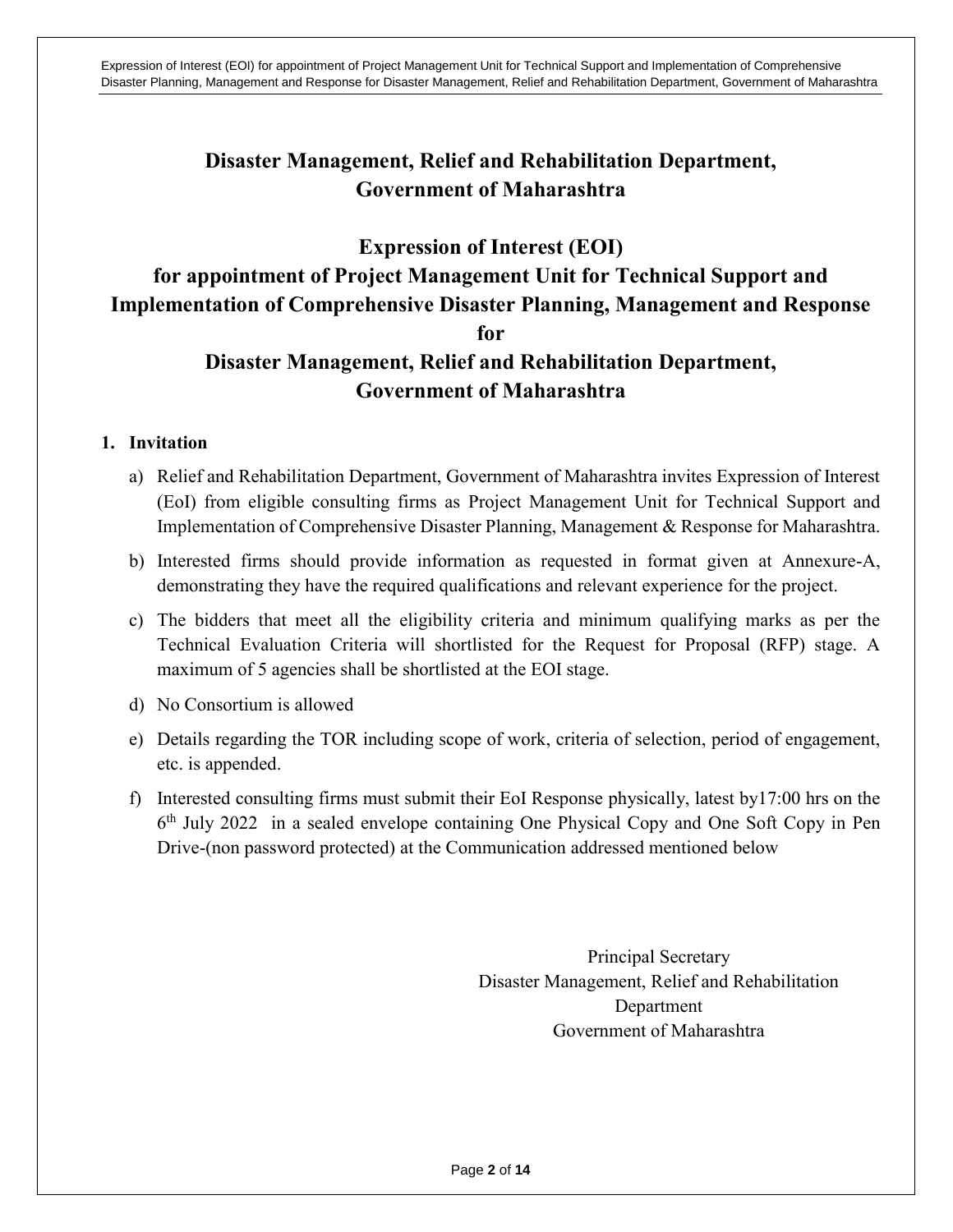

#### **Disaster Management, Relief and Rehabilitation Department, Government of Maharashtra 1 st Floor, Mantralaya New Building, Madam Cama Road, Mumbai – 400032 Tel: 022-22026868 , Website: https://www.maharashtra.gov.in**

## **EOI Notice**

Disaster Management, Relief and Rehabilitation Department, Government of Maharashtra is inviting proposals for Expression of Interest (EOI) for appointment of Project Management Unit for Technical Support and Implementation of Comprehensive Disaster Planning, Management and Response. The e-Tender details are as under:

|                | <b>Sr. No. Parameters</b> | <b>Details</b>                                                                         |                                                  |                              |  |  |
|----------------|---------------------------|----------------------------------------------------------------------------------------|--------------------------------------------------|------------------------------|--|--|
|                | Tender/Bid                | DMU/CR.238/ DM-1                                                                       |                                                  |                              |  |  |
|                | No.                       |                                                                                        |                                                  |                              |  |  |
| 3              | Name of                   | Expression of Interest (EOI) for appointment of Project Management Unit for            |                                                  |                              |  |  |
|                | Tender/Bid                | Technical Support and Implementation of Comprehensive Disaster Planning,               |                                                  |                              |  |  |
|                |                           | Management and Response for 4 years for Disaster Management, Relief and                |                                                  |                              |  |  |
|                |                           | Rehabilitation Department, Government of Maharashtra                                   |                                                  |                              |  |  |
| $\overline{4}$ |                           | Contact Details Tel: 022-220266868                                                     |                                                  |                              |  |  |
|                |                           | and address for Email: director.dm@maharashtra.gov.in                                  |                                                  |                              |  |  |
|                |                           | communication Disaster Management, Relief and Rehabilitation Department, Government of |                                                  |                              |  |  |
|                |                           | Maharashtra, 1st Floor, Mantralaya New Building, Madam Cama Road,                      |                                                  |                              |  |  |
|                |                           | Mumbai - 400032                                                                        |                                                  |                              |  |  |
|                |                           | Tel: 022-22026868                                                                      |                                                  |                              |  |  |
| 5              | Important                 | <b>Milestone</b>                                                                       | From date/time                                   | To date/time                 |  |  |
|                | Dates                     | <b>EOI</b> Release Date                                                                | $16th$ June 2022 from 3                          |                              |  |  |
|                |                           |                                                                                        | PM (IST)                                         |                              |  |  |
|                |                           | <b>EOI</b> document                                                                    | $16th$ June 2022 from 3                          | $6th$ July 2022 from 1:00    |  |  |
|                |                           | download                                                                               | PM                                               | PM (IST)                     |  |  |
|                |                           |                                                                                        | Last date of Physical $17th$ June 2022 from 2:00 | $6th$ July 2022 from 5:00 PM |  |  |
|                |                           | submission                                                                             | <b>PM</b>                                        | (IST)                        |  |  |
|                |                           | Date of Opening of                                                                     |                                                  | $7TH$ July 2022              |  |  |
|                |                           | EOI                                                                                    |                                                  |                              |  |  |

This EOI can be downloaded from<https://maharashtra.gov.in/1146/Tenders> as per the above-mentioned dates. **The EOI response should be submitted physically in sealed envelope containing One Physical Copy and One Soft Copy in Pen Drive at the Communication addressed mentioned above.** 

Date: 16/06/2022 Place : Mumbai

**(Aseem Gupta)** Principal Secretary Disaster Management, Relief and Rehabilitation Department, Government of Maharashtra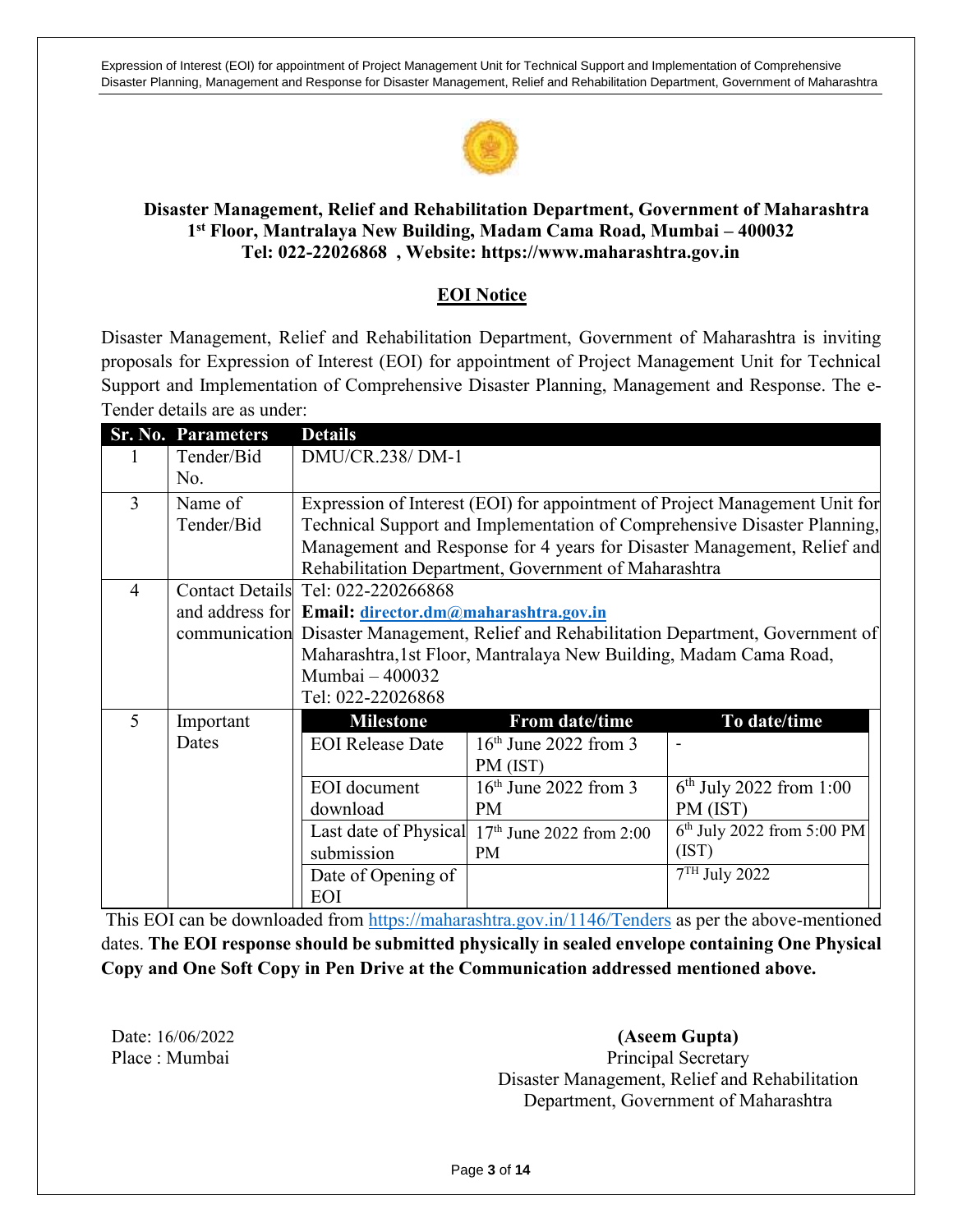#### **2. Terms of Reference**

#### **2.1. Background**

Maharashtra is a multi-hazard prone state and is one of the worst affected states in the COVID-19 pandemic. The State Disaster Management Plan is updated annually and is used for pre disaster and post disaster management. The **Sendai Framework for Disaster Risk Reduction 2015-2030** recognizes that the **State has the primary role to reduce disaster risk by integrating risk informed planning processes.** On the lines of the Sendai Framework of Disaster Risk Reduction, and the guidelines of the SDMP, **the department plans to undertake a coordinated and integrated approach to Disaster Management and Resilience for Maharashtra** which will focus on strengthening the states capabilities in disaster preparedness, mitigation, and response. The Department is planning to engage a **Project Management Unit** for a period of 4 years for Technical Support and Implementation of Comprehensive Disaster Planning, Management and Response for managing all the notified disasters in Maharashtra as per the mandates of the Central Government.

## **2.2. Scope of Work**

The overall scope of work envisaged for the Project Management Unit is as below:

- Support the Department for planning a comprehensive disaster management strategy for the state of Maharashtra. Mitigation, preparedness, response, recovery and relief shall be enhanced at the end of the assignment.
- Focus on developing SOPs, Manuals and guidelines for management of all notified disasters in the state.
- Facilitate the implementation of State Disaster Management Plan and District Disaster Management Plans and draft policies for its implementation to the last mile.
- Build institutional capacity at state and district level, assessment of preparation, and regular update of SOPs.
- Draft strategy to recommend, drive, and monitor initiatives for Disaster Prevention and Mitigation.
- End to end Disaster Preparedness activities for the State including DDMAs.
- Managing the operations of Disaster Management and Humanitarian Response team at State and District levels
- Setting up of District Level Disaster Management and Humanitarian response teams
- Planning and Implementation of Training and capacity building including preparation of Training Modules, Capacity Building Framework etc.
- Providing Training and Capacity Building of all ecosystem stakeholders
- Risk Information and Community Engagement (RCCE) planning and content creation, supervision support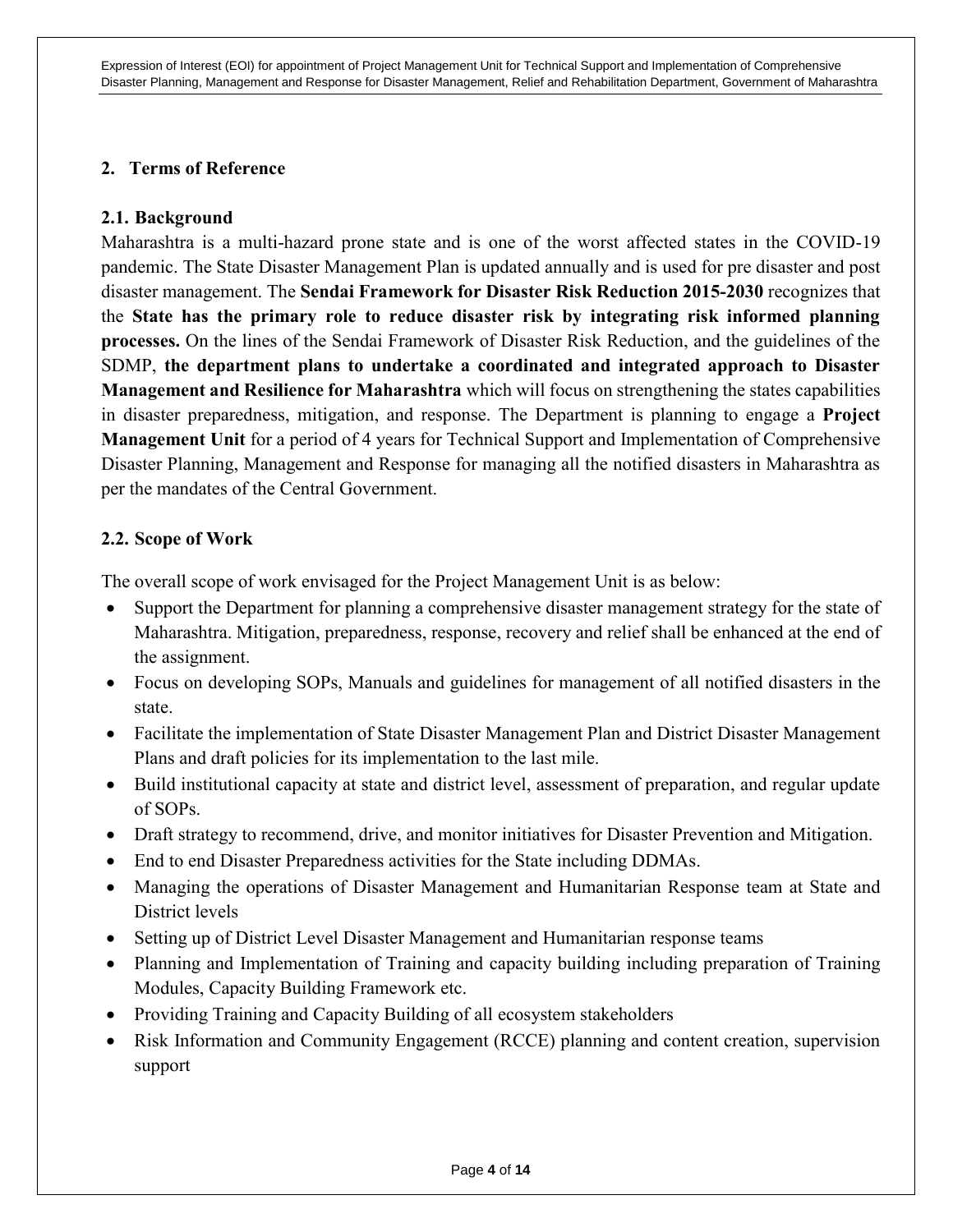- Assistance to department in planning, design, defining protocols, data integration etc. of Emergency Operations Centers (EOCs) at state, districts and regional levels. It would include assistance in selection of agency to implement the EOCs.
- Technical Support to the department to create a conducive environment for partnerships and collaborations with other Government Departments, UN and multilateral agencies, Private Agencies and Non-Government originations for preparedness, mitigation, capacity building and emergency response.
- Technical Support to the State in creating detailed project proposals, project reports and other documentation as needed for submission to the Central Government as and when needed.
- Technical Support to the State in creation of various proposals and reports for various DRR related initiatives for harnessing the funds allocated to the State from the Central Government.
- Technical Support to the State in the preparation of post disaster response and need assessment reports and also creation of memorandums for requesting Central Assistance as and when required.
- Providing on call experts to the department as and when required.
- Build Readiness and response strategy by developing effective response governance, systems, and procedures.
- Promote convergence and mainstreaming specially with line departments at the district level.
- Develop standard codes and standard protocols for management of all types of disasters
- Provide specialized and need based support on ground as part of crisis response.
- Technical Support for developing State Disaster Management dashboard integrating existing and future technology solutions

# **2.3. Eligibility Criteria**

- a) The Bidder shall be a registered company in India with minimum operation for a period of at least 10 (Ten) years, prior to the last date of submission. No Consortium is allowed
- b) The Bidder shall have average annual turnover of not less than INR 15 crore in any three consecutive financial years out of the last four financial years (Financial years 2018-19, 2019-20, 2020-21,2021- 22)
- c) The bidder must have completed minimum two large scale projects (Order value more than INR 5 Cr.) in India in the capacity of Project/Program Management/Monitoring Unit or Transformation Unit or Technical Support Unit with any Central Govt. Agencies or Undertaking /State Govt. Agencies or Undertaking/ ULBs or its agencies/International Donor or Aid agencies in last 10 years from the date of release of EOI.
- d) The bidder shall have not been blacklisted by any Government/Donor agencies in India as on date of release of EOI.

Note: Project Citations with supporting i.e. relevant pages of Contract Agreement/ Work Order/ Completion Certificate along with relevant project reports if any, should be provided along with the proposal.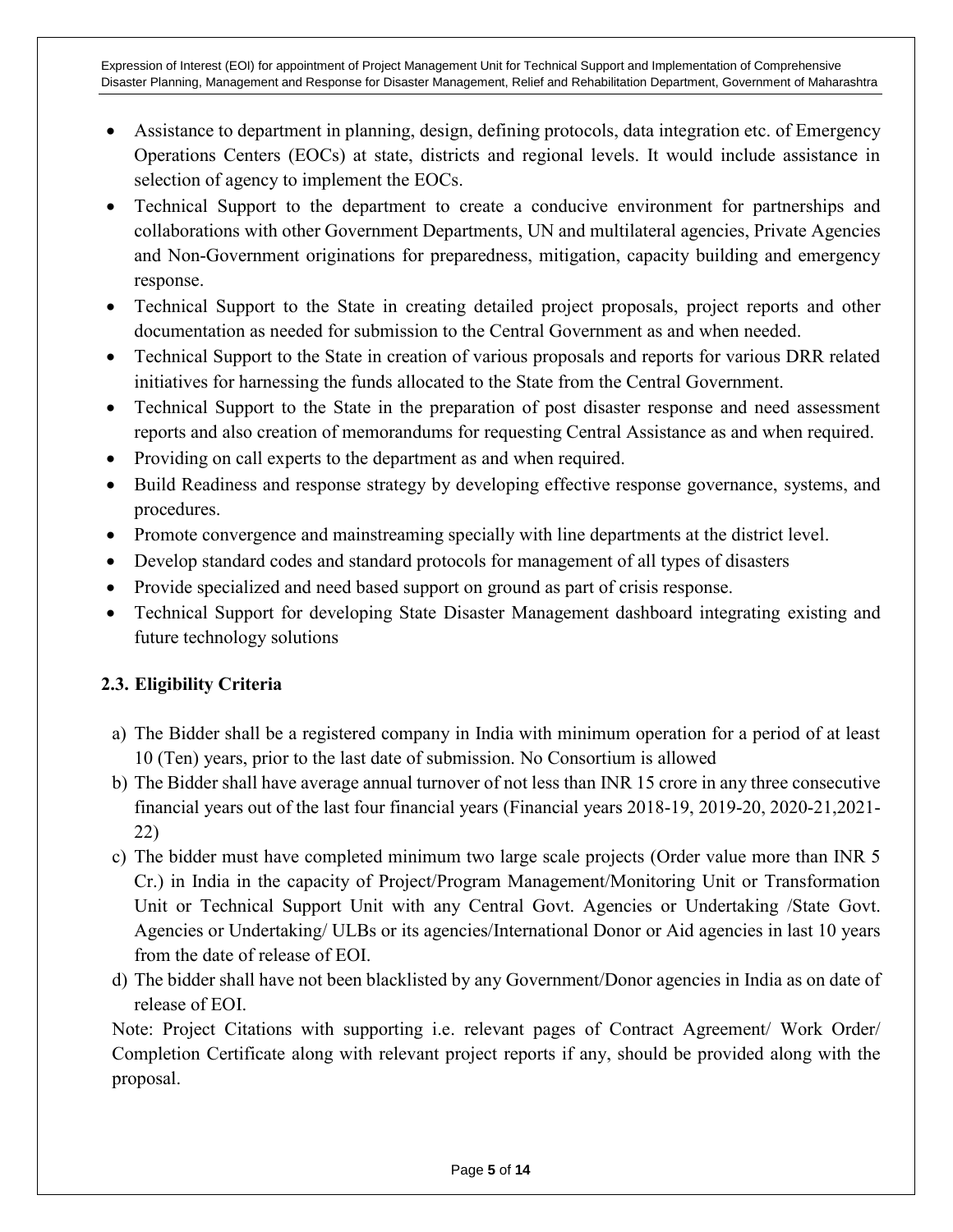## **2.4. Technical Criteria**

Only those bidders who are meeting the eligibility criteria would be evaluated as per the Technical Evaluation criteria for a total of 100 marks based on following criteria. Project Citations with supporting i.e. relevant pages of Contract Agreement/ Work Order/ Completion Certificate, along with relevant project reports if any, Short Profile of Key Personnel should be provided along with the proposal:

#### **a. Technical Competence: 30 Marks**

- Experience in Disaster Management (Similar<sup>1</sup> project experience across range of disasters, countries of experience)
- **b. Geographical Experience: 20 Marks**
	- Global experience, experience in India and Maharashtra across any sector and projects
- **c. Technical Approach: 30 Marks**
	- Broad level approach to the engagement: 15 marks
	- Case Studies: 15 marks
- **d. Key Personnel and Experts: 20 marks**

#### **2.5. Other General Conditions**

l

- Bidders will be allotted marks based on the Technical Criteria mentioned above. Bidders must secure a minimum of 70 marks in the technical qualification criteria to qualify for shortlisting in the RFP stage. Based on the highest marks, a maximum of 5 bidders would be shortlisted for the RFP Stage.
- Turnover of the Bidding entity or the Parent entity of the Bidding entity that has a majority holding in the bidding entity shall be considered. For evaluation of technical criteria, the bidding entity can submit the project experience of the bidder, its parent and the affiliates, subsidiaries and member firms of the bidding entity or its parent. In such cases, the bidder shall also submit an undertaking from the parent entity confirming their accountability for necessary support towards implementation of the project.
- The decision of the Department is final and binding on all bidders.
- Audited Financial Statements, Project Citations as per Table provided in this EOI with supporting documents such as relevant pages of contract agreements/ work order/ client certificate along with projects reports should be provided along with the proposal.
- Curriculum Vitae of Key Personnel should be provided along with the proposal.
- The bidders are advised to study this EOI document carefully, before submitting their Bids in response to the EOI Notice. The submission of a Bid in response to this notice shall be deemed to have been done after careful study and examination of this document with full understanding of its terms, conditions and implications.

<sup>&</sup>lt;sup>1</sup> Similar<sup>\*</sup> projects in disaster management shall include Project/ Program Management, Procurement and Logistics, Humanitarian & Emergency Response Assistance, Disaster Risk Reduction and Climate Resilience, mitigation and preparedness, disaster related Community Resilience, disaster related Training and Capacity Building.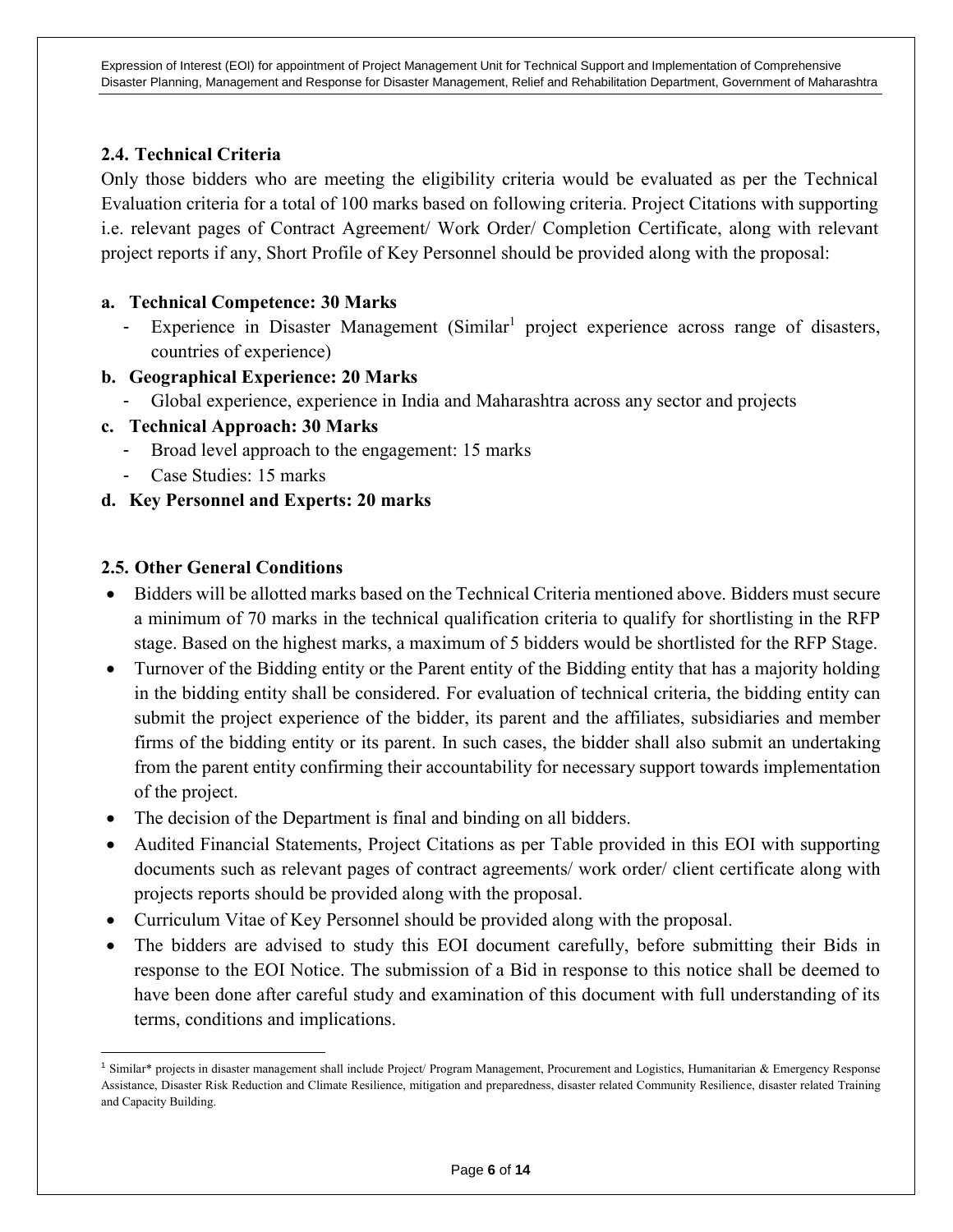The complete bidding document has been published on https://maharashtra.gov.in/1146/Tenders for the purpose of downloading.

- The EOI response should be submitted physically only in sealed envelope containing One Physical Copy and One Soft Copy in Pen Drive at the Communication addressed mentioned above
- The Department shall not be responsible for delay in submission due to any reason.

\*\*\*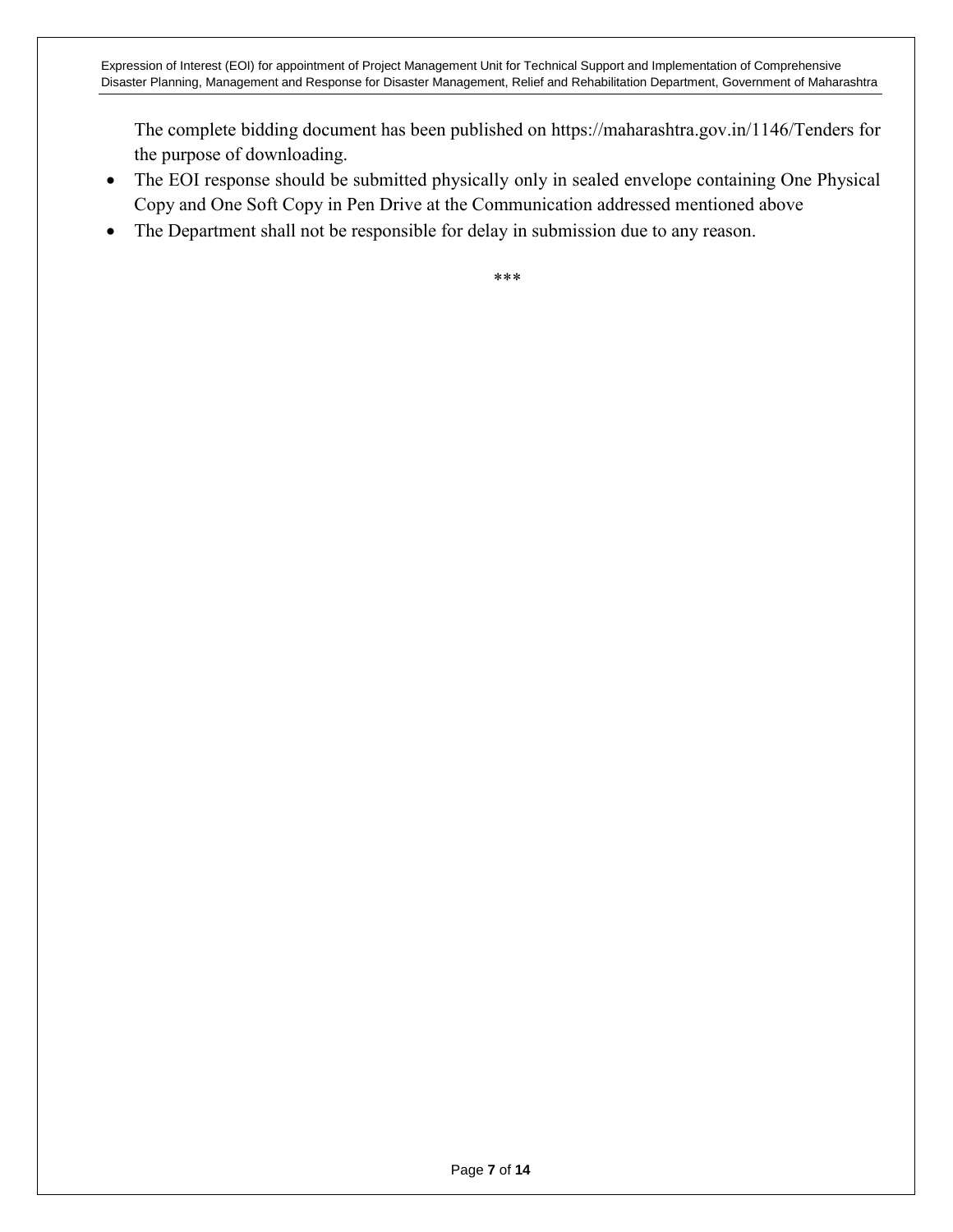#### **3. Annexure-1: Eligibility Criteria Formats**

#### **Format 1: EOI Submission Covering Letter**

<< To be printed on Bidder Company's Letter Head and Signed by Authorised Signatory>>

No. Date:

To: Principal Secretary Disaster Management, Relief and Rehabilitation Department Government of Maharashtra Mumbai, Maharashtra

Dear Sir,

**Subject: EOI for appointment of Project Management Unit for Technical Support and Implementation of Comprehensive Disaster Planning, Management and Response for Disaster Management, Relief and Rehabilitation Department, Government of Maharashtra**

**Ref: EOI No.:** Dated

We, having read and examined in detail all the bidding documents, do hereby propose to provide our services as specified in the EOI. We confirm that the information contained in these responses or any part thereof, including the exhibits, and other documents and instruments delivered or to be delivered to the Relief and Rehabilitation Department, Govt. of Maharashtra is true, accurate, verifiable and complete. This response includes all information necessary to ensure that the statements therein do not in whole or in part mislead the department in its shortlisting process.

We fully understand and agree to comply that on verification, if any of the information provided here is found to be misleading the selection process, we are liable to be dismissed from the selection process or termination of the contract during the project, if selected to do so.

We agree that you are not bound to accept any EOI response you may receive. We also agree that you reserve the right in absolute sense to reject all or any of the products/ services specified in the EOI response.

It is hereby confirmed that I/We are entitled to act on behalf of our company/ corporation/ firm/ organization and empowered to sign this document as well as such other documents, which may be required in this connection.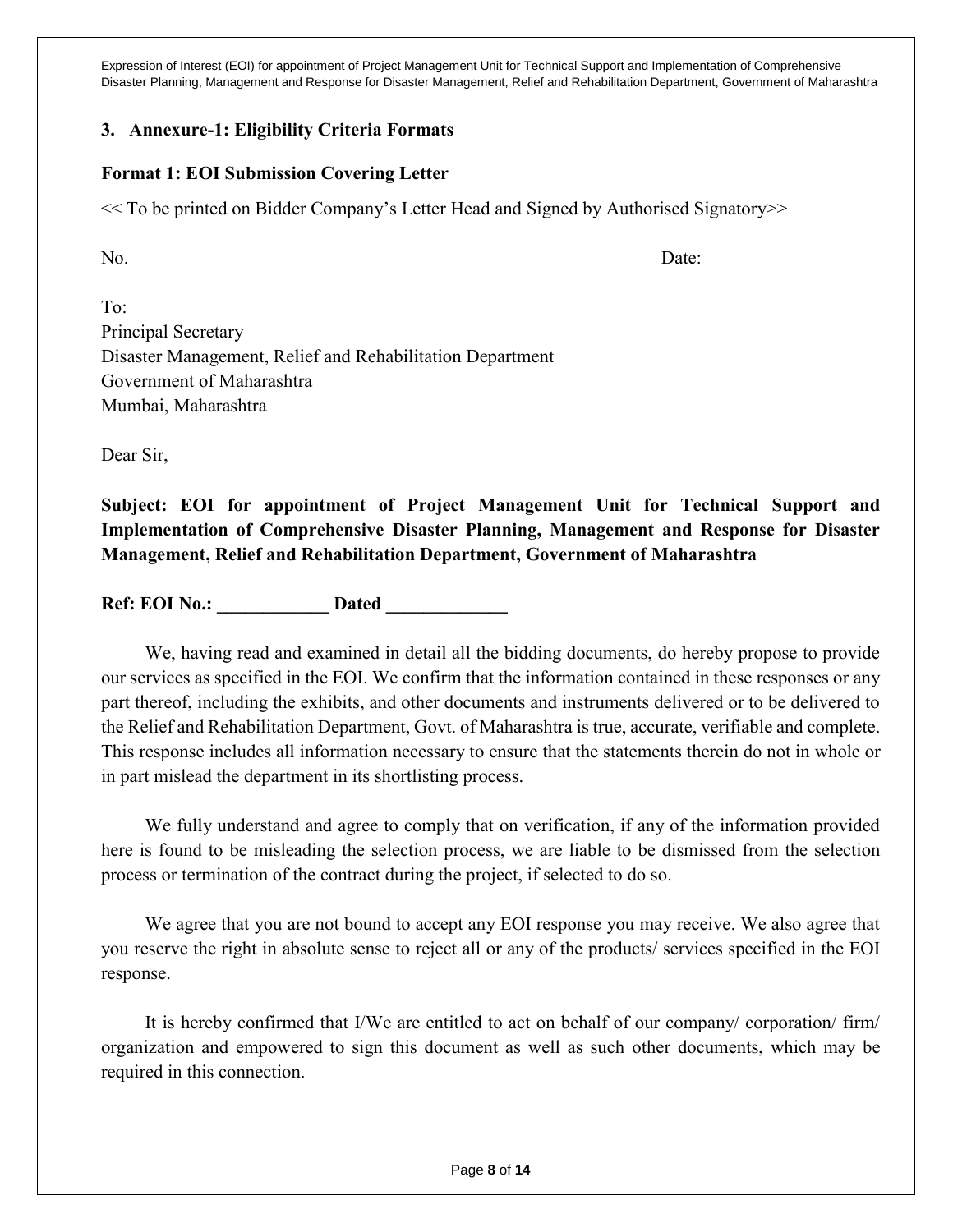Dated this **Day of 2022** 

Thanking you, Yours faithfully

(Signature of the Authorized signatory of the Bidder) (In the capacity of) (Name)

Duly authorized to sign the Response for and on behalf of:

(Name and Address of Company) Seal/Stamp of bidder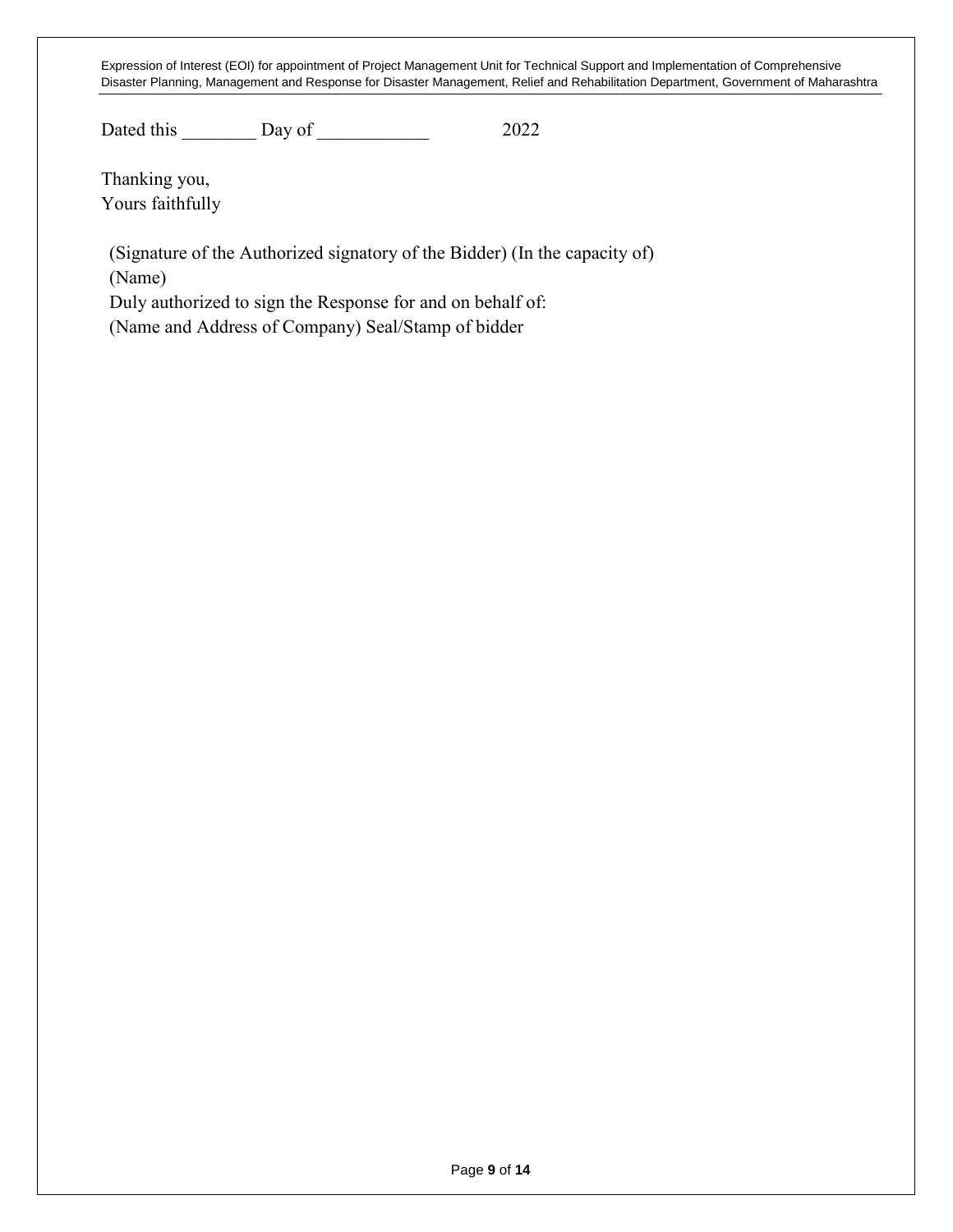#### **Format 2: Bidder Information Format**

<< To be printed on Bidder Company's Letter Head and Signed by Authorised Signatory>>

## **TO WHOMSOEVER IT MAY CONCERN**

#### **Bidder Information Format**

Please find below the details of Bidder for participating in the EOI

| <b>Particulars</b>                             | <b>Bidder</b> |  |  |  |  |
|------------------------------------------------|---------------|--|--|--|--|
| Name of the Organization                       |               |  |  |  |  |
| Type of Organization (Pvt. Ltd/ Public<br>Ltd/ |               |  |  |  |  |
| Proprietary etc.)                              |               |  |  |  |  |
| Country of Registered Office                   |               |  |  |  |  |
| Address of Registered Office                   |               |  |  |  |  |
| No. of years of Operations in India            |               |  |  |  |  |
| <b>Company Registration Details</b>            |               |  |  |  |  |
| Date of Registration                           |               |  |  |  |  |
| Details of ISO Certifications                  |               |  |  |  |  |
| PAN/Equivalent                                 |               |  |  |  |  |
| <b>GST</b> Registration                        |               |  |  |  |  |
| <b>Authorized Signatory Name</b>               |               |  |  |  |  |
| <b>Authorized Signatory Designation</b>        |               |  |  |  |  |
| <b>Authorized Signatory Contact Details</b>    |               |  |  |  |  |

Thanking you, Yours faithfully

(Signature of the Authorized signatory of the Bidder) (In the capacity of) (Name)

Duly authorized to sign the Response for and on behalf of: (Name and Address of Company) Seal/Stamp of bidder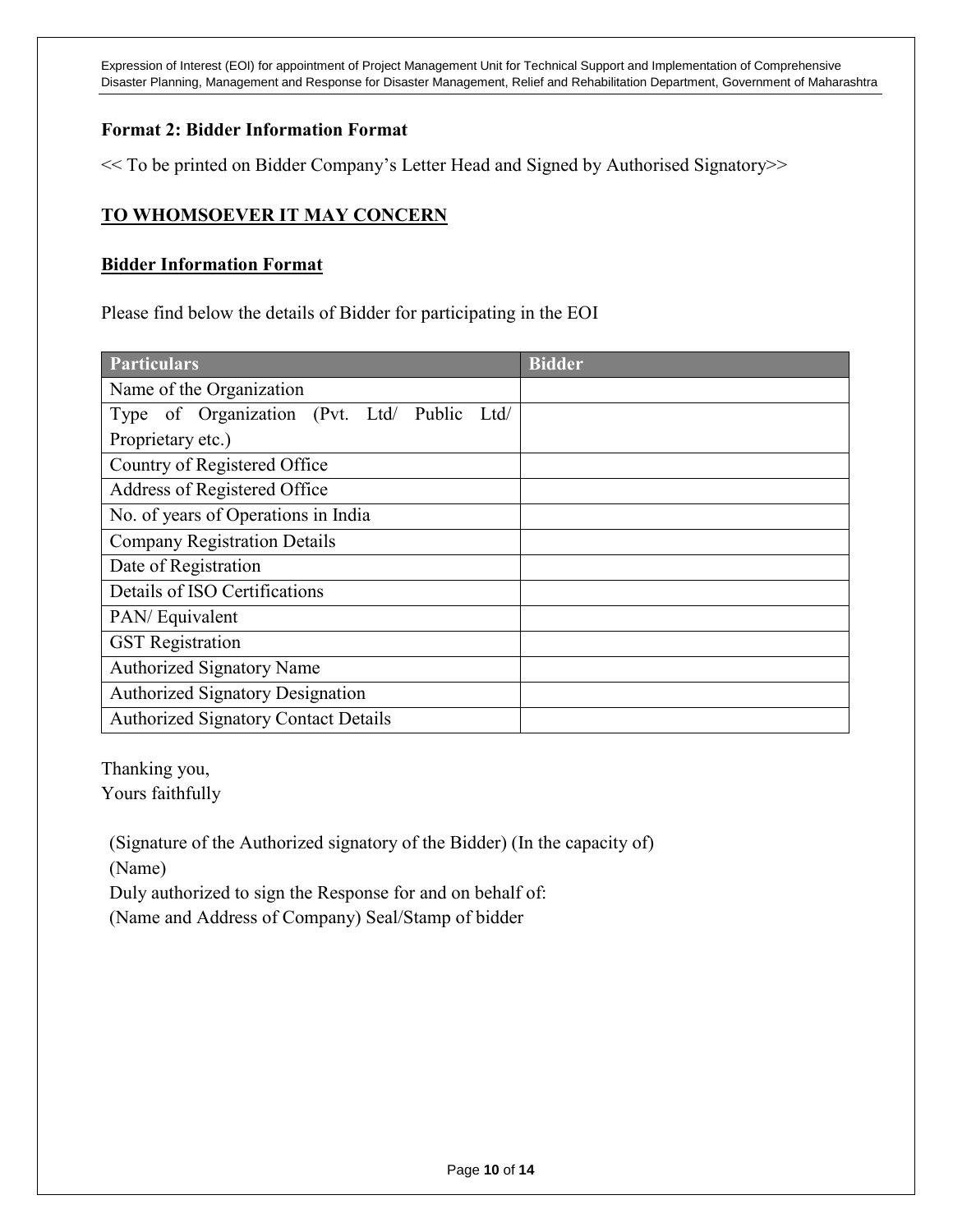#### **Format 3: Eligibility Criteria Checklist**

<< To be printed on Bidder Company's Letter Head and Signed by Authorised Signatory>>

#### **TO WHOMSOEVER IT MAY CONCERN**

#### **Eligibility Criteria Checklist**

**Subject: EOI for appointment of Project Management Unit for Technical Support and Implementation of Comprehensive Disaster Planning, Management and Response for Disaster Management, Relief and Rehabilitation Department, Government of Maharashtra**

**Ref: EOI No.: \_\_\_\_\_\_\_\_\_\_\_\_ Dated \_\_\_\_\_\_\_\_\_\_\_\_\_** 

| $S_{\Gamma}$    | <b>Eligibility Criteria</b> | <b>Document Proof</b> | <b>Compliance Page No. Deviations,</b> |                 |  |
|-----------------|-----------------------------|-----------------------|----------------------------------------|-----------------|--|
| N <sub>0</sub>  |                             |                       | (Yes/No)                               | of Proof if any |  |
|                 |                             |                       |                                        |                 |  |
| $\overline{2}$  |                             |                       |                                        |                 |  |
| 3               |                             |                       |                                        |                 |  |
| $\overline{4}$  |                             |                       |                                        |                 |  |
| 5               |                             |                       |                                        |                 |  |
| $6\phantom{1}6$ |                             |                       |                                        |                 |  |
| $\overline{7}$  |                             |                       |                                        |                 |  |
| 8               |                             |                       |                                        |                 |  |
| 9               |                             |                       |                                        |                 |  |
| 10              |                             |                       |                                        |                 |  |
| 11              |                             |                       |                                        |                 |  |

Thanking you, Yours faithfully

(Signature of the Authorized signatory of the Bidder) (In the capacity of)

(Name)

Duly authorized to sign the Response for and on behalf of:

(Name and Address of Company) Seal/Stamp of bidder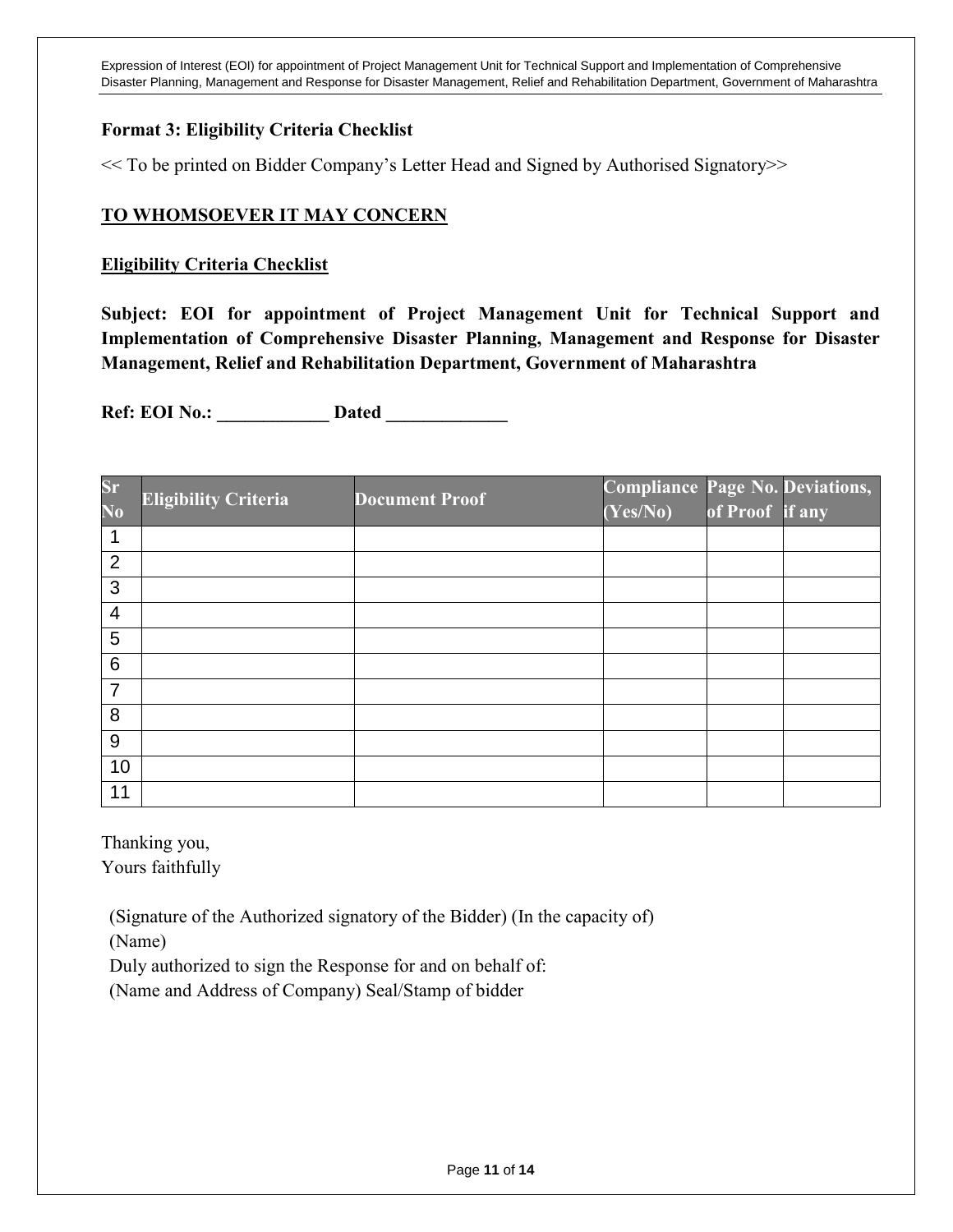#### **Format 4: Turnover details of Bidder**

<< To be printed on Bidder Company's Letter Head, Signed by Authorized Signatory and Certified Auditor >>

#### **TO WHOMSOEVER IT MAY CONCERN**

#### **Turnover details of Bidder**

**Subject: EOI for appointment of Project Management Unit for Technical Support and Implementation of Comprehensive Disaster Planning, Management and Response for Disaster Management, Relief and Rehabilitation Department, Government of Maharashtra**

**Ref: EOI No.:** Dated

Please find below details of turnover for last three years.

| Sr                     | Year                                        | Turn-over  |
|------------------------|---------------------------------------------|------------|
| N <sub>0</sub>         |                                             | In INR Cr. |
|                        |                                             |            |
|                        |                                             |            |
|                        |                                             |            |
|                        | Average Turnover from any three consecutive |            |
| <b>Financial Years</b> |                                             |            |

Thanking you, Yours faithfully

(Signature of the Authorized signatory of the Bidder) (In the capacity of)

(Name)

Duly authorized to sign the Response for and on behalf of:

(Name and Address of Company) Seal/Stamp of bidder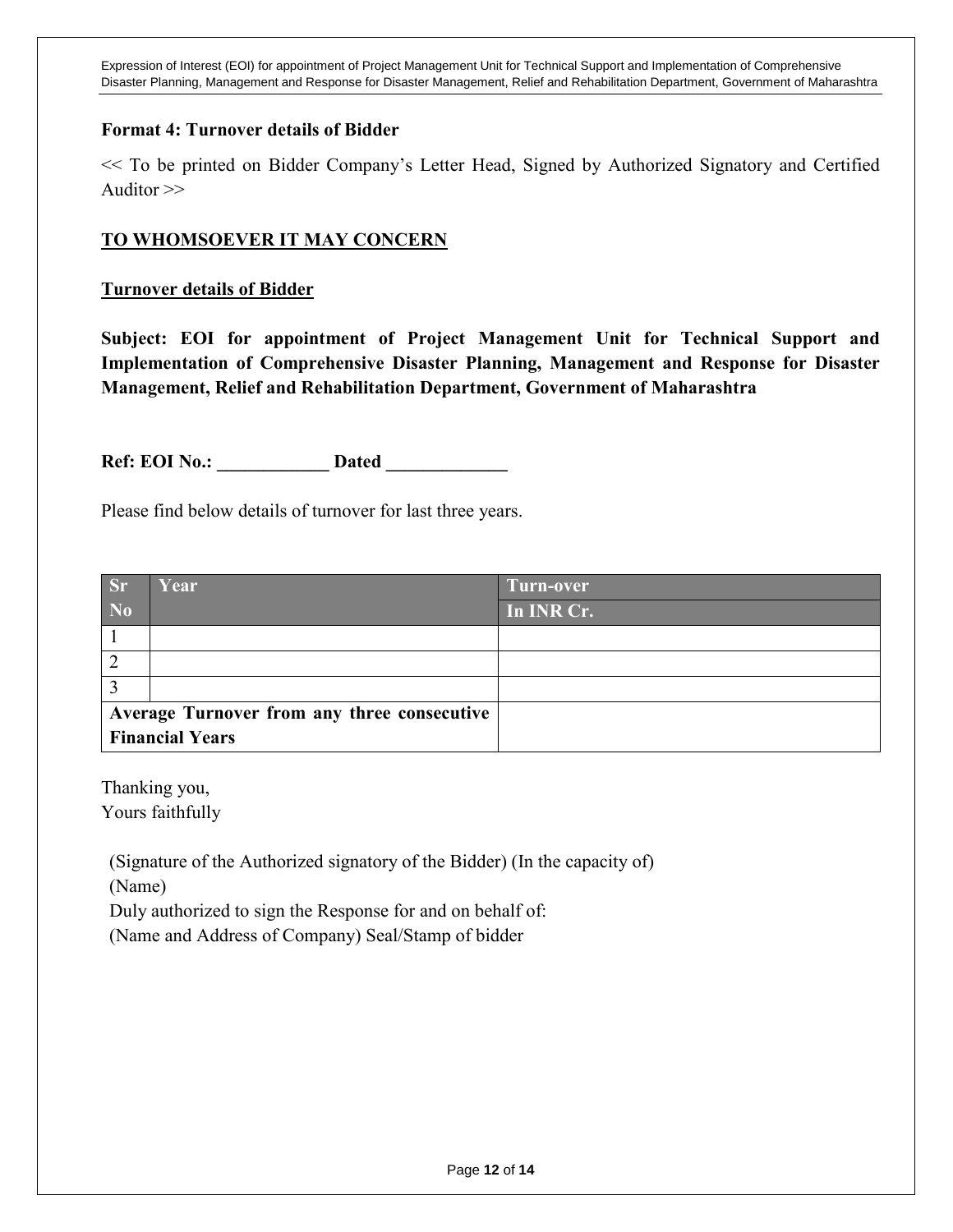## **Format 5: Undertaking of "No Blacklisting"**

<< To be printed on Letter Head and Signed by Authorized Signatory>>

No. Date:

To: Principal Secretary Relief and Rehabilitation Department Government of Maharashtra Mumbai, Maharashtra

Dear Sir,

**Subject: EOI for appointment of Project Management Unit for Technical Support and Implementation of Comprehensive Disaster Planning, Management and Response for Disaster Management, Relief and Rehabilitation Department, Government of Maharashtra**

**Ref: EOI No.:** Dated

We confirm that our Company  $\leq$   $\geq$  as on date of submission of the **EOI for appointment of Project Management Unit for Technical Support and Implementation of Comprehensive Disaster Planning, Management and Response for Disaster Management, Relief and Rehabilitation Department, Government of Maharashtra**, has not been blacklisted by the Central Government / any State Government/ any Government agency/ any PSU / Donor agencies in India, as on date of release of EOI.

Sincerely, (Signature of the Authorized signatory of the Bidder) (In the capacity of) (Name) Duly authorized to sign the Response for and on behalf of: (Name and Address of Company) Seal/Stamp of bidder